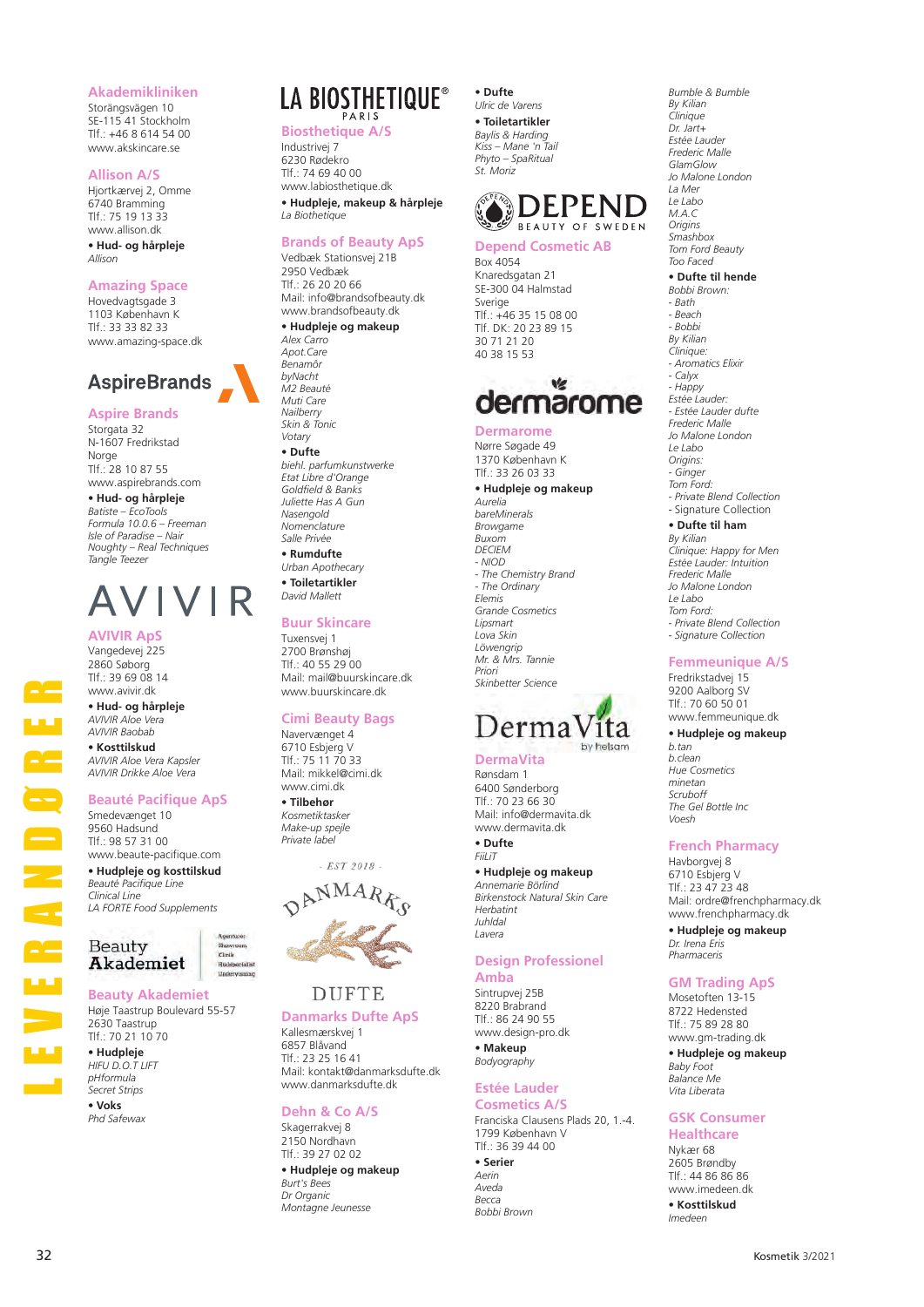## Exuviance<sup>®</sup> **PROFESSIONAL**

**Health & Beauty of** 

**Scandinavia ApS** Tornebuskegade 1 1131 København K Tlf.: 33 91 91 48

www.exuviance.dk **• Hudpleje** *Clinisept Exuviance Professional Exuviance Retail Heliocare*

## **HighCare Cosmetic**

Vesterbjerg 56 2670 Greve Tlf.: 21 46 52 06 Mail: vita.highcare@gmail.com www.highcare.dk

**• Hud- og kropspleje** *Weyergans*

## **HOB – House of Brands A/S**

Avedøreholmen 78A 2650 Hvidovre Tlf.: 70 22 45 75 www.spasupply.dk

#### **• Hudpleje og makeup** *Caudalie*

*e.l.f. Ling Murad Raz Spa Rosebud Youngblood*

## **• Dufte**

*N.C.P. 4711 4711 Nouveau Cologne Baldessarini Tabac*

**• Kosttilskud** *Nordic Superfood by Myrberg*

# $H A R$

## **IdHAIR Company A/S**

Lægårdsvej 28 8520 Lystrup Tlf.: 86 74 28 22 www.idhair.dk **• Hårpleje og styling** *GAMA IQ IdHAIR*

**• Toiletartikler** *KLEAN*

## **Insight Cosmetics**

**Group A/S** Hejreskovvej 20C 3490 Kvistgård Tlf.: 33 32 33 22 www.icgroup.dk

## **• Hudpleje og makeup**

*CND Shellac & Gel Polish CND Vinylux Polish Comfort Zone Darphin Light Elegance Mineralogie Makeup Nimue*

**• Voks** *Perron Rigot/Cirepil*



## J. NORDSTRÖM HANDELS AB

## **J. Nordström Handels AB**  Box 1264

SE-181 24 Lidingö Sverige Tlf.: +46 8 544 81 544 Mail: info@nordstromshandels.se

## **• Makeup**

*Andrea Ardell China Glaze Coloran Imju Fiberwig Seche Vite*

## **Kallistos Equipment**

Naverland 14 2600 Glostrup Tlf.: 39 27 23 19 Mail: klinik@kallistos.dk www.kallistos.dk

## KERSTIN **FIORIAN**

## **KFI Spa Management AB**

**Kerstin Florian** Artillerigatan 42, 2. tr. SE-114 45 Stockholm Sverige Tlf.: +46 8 534 88 500 Mail: info@kerstinflorian.se www.kerstinflorian.se

**• Hud- og kropspleje** *Kerstin Florian*

## **Kosmolet A/S**

Hvedemarken 12 Box 104 3520 Farum Tlf.: 44 95 80 00 www.kosmetik.dk **• Hud- & hårpleje og makeup** *Nilens Jord*

# LASH BAR?

## **Lash Bar Pro**

St. Kongensgade 14, 2. 1264 København K  $TIf.6161888$ Mail: contact@lashbarpro.com www.lashbarpro.com **• Eyelash extensions & tilbehør**

*Aspire by Lash Bar BL Lashes Glamcor The Wax ORB* **• Lash & brow lift**

*Aspire by Lash Bar* **• Brow makeup** *Kelley Baker Brows*

## **Letsfaceit Nordic ApS**

Arnold Nielsens Boulevard 72-74 2650 Hvidovre Tlf.: 20 22 20 78 www.letsfaceit.se

**• Makeup** *Ecooking*

*IDUN Minerals Physicians Formula wet n wild*

**• Toiletartikler** *Just for Men So Eco*

## **L'Oréal ACD**

Havneholmen 25 1561 København V Tlf.: 43 24 64 50 Mail: dk.acd@loreal.com **• Hudpleje og makeup** *Decléor*

*SkinCeuticals*

## **Luxoro AB**

Lästmakaregatan 10 SE-111 44 Stockholm Sverige Tlf: +46 8 522 45 720 Mail: info@luxoro.se **• Hudpleje** *Dermaceutic Dr. Spiller Eneomey*

## **MaxiPharma A/S**

Søren Nymarks Vej 25 8270 Højbjerg Tlf.: 86 29 29 55 www.maxipharma.dk **• Kosttilskud** *Colpropur kollagenpulver*

## **mbh Derma Supply ApS**

Andkærvej 19 D 7100 Vejle Tlf.: 21 96 64 88 / 26 17 13 78 Mail: info@mbh-dermasupply.com www.mbh-dermasupply.com **• Hudpleje** *Environ Skin Care*

## $MFDFX$ BIO SCIENCE COSMETICS

## **Medex Scandinavia**

v/Helle Bach Skanderborgvej 230 8260 Viby J Tlf.: 70 20 21 11 Mail: info@medex.dk www.medex.dk **• Hudpleje** *Medex Bio Science Cosmetics*

## **Medic Wiotech A/S**

Korskildelund 4 2670 Greve Tlf.: 46 11 66 69 www.medicwiotech.dk **• Hud- og hårpleje** *BM Cremeserie Easy Sun*

## **VINDER AF ÅRETS SKØNHEDSBEHANDLING**

Elisabeth Gierus vandt i år Danish Beauty Award med sin signaturbehandling. Nu kan du som behandler, klinik, spa og hotel få opskriften på den prisvindende behandling samt gode priser på

produktpakker fra Elisabeth Gierus Organic Skincare.

Kontakt os og hør mere på tlf. 40180014 eller mail info@elisabethgierus.com



## **Natur-Drogeriet A/S**

Nydamsvej 13-15 8362 Hørning Tlf.: 86 92 33 33 www.natur-drogeriet.dk

## **New Nordic Healthcare ApS**

Ny Østergade 11, 3. 4000 Roskilde Tlf.: 46 32 33 44 www.newnordic.dk

**• Hud- og hårpleje** *Collagen Filler™ hudplejeserie Hair Volume™ hårplejeserie Pigment Clear™ hudplejeserie*

## **• Kosttilskud**

*Collagen & Hyaluron Beauty Powder Green Oil Gurkemeje Gummies Hair Gro Hair Volume Hair Volume Gummies Nail Strong Skin Care Beauty Oil Skin Care Cellufit Action Skin Care Collagen Filler Skin Care Deep Cleanse Skin Care Hyaluron Active Skin Care Hyaluron Shot Skin Care Perfect Tan Skin Care Pigment Clear Wild Biotic*



## **Noscomed**

Svanemøllevej 11 2100 København Ø  $T$ If  $\cdot$  36 30 64 44 www.noscomed.com

**• Hudpleje** *HydraFacial iS CLINICAL Rebiome*